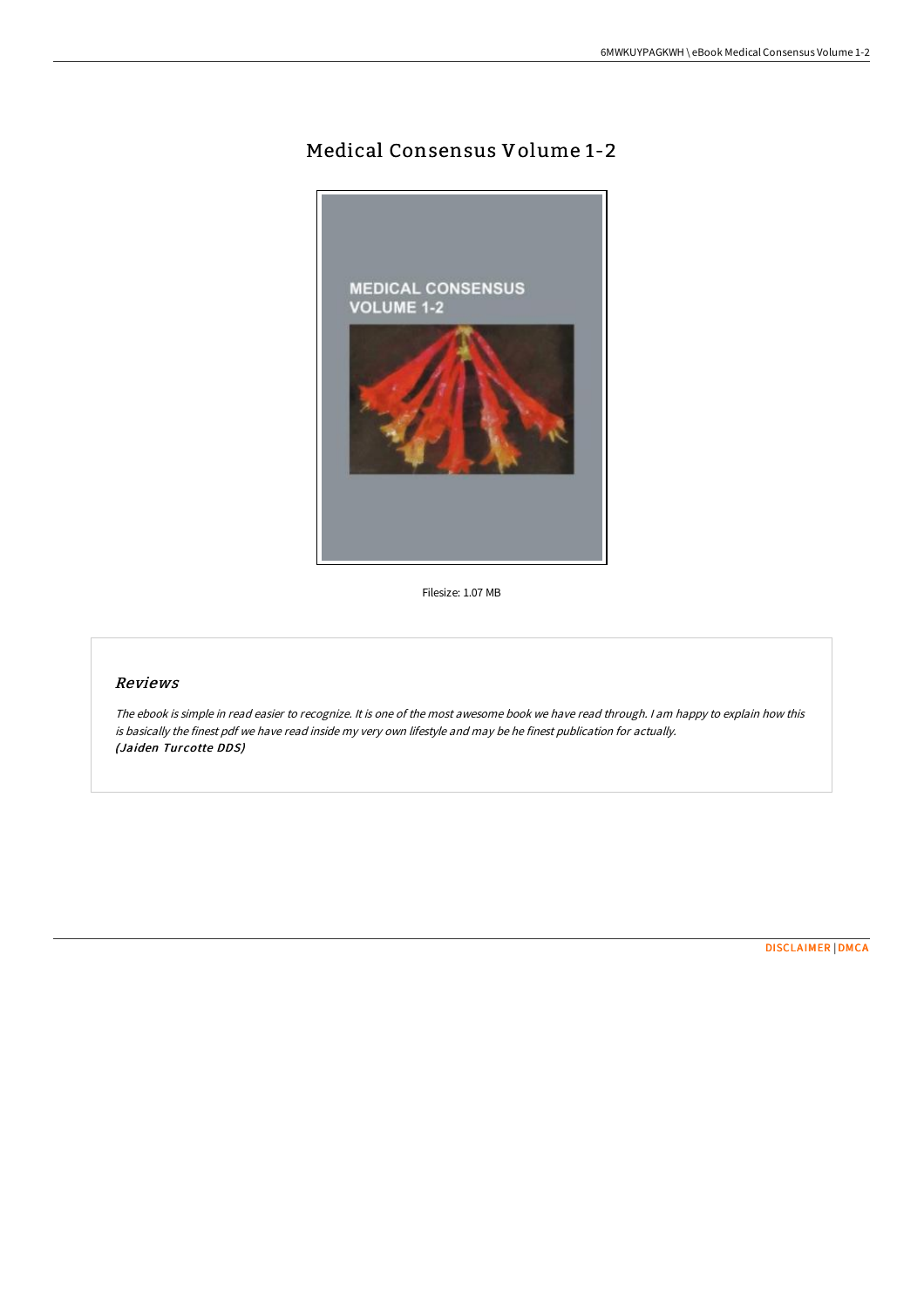### MEDICAL CONSENSUS VOLUME 1-2



To download Medical Consensus Volume 1-2 PDF, remember to click the hyperlink beneath and save the document or have access to additional information that are related to MEDICAL CONSENSUS VOLUME 1-2 book.

Rarebooksclub.com, United States, 2012. Paperback. Book Condition: New. 246 x 189 mm. Language: English . Brand New Book \*\*\*\*\* Print on Demand \*\*\*\*\*.This historic book may have numerous typos and missing text. Purchasers can download a free scanned copy of the original book (without typos) from the publisher. Not indexed. Not illustrated. 1905 Excerpt: .Result--No report. Next Meeting--Not reported. Diplomas--Essential. Experience--Non-essential. Passing Grade--Seven-tenths. Delaware Medical Examining Board--OFicers aml Members: James H. Wilson, Secy.; P. W. Tomlinson, Pres.; E. W. Cooper; J. F. Mnssey; H. W. Briggs. Last Examination Result--14 passed, 6 failed. Next Meeting--Not reported. Diplomas-- Essential. Experience--Non essential. Passing Grade--75 per cent. Delaware Pharmaceutical Examining Board.--OFicers and Members: W. P. Dunn, Sec. and Treas., Smyrna, Del.; Albert Dougherty, Pres.; W. E. Smith, Vice-Pres.; W. F. Haines: O. C. Draper. Last Examination Result--One passed, one failed. Next Meeting--Dover. Del., April 5, 1906. Diplomas--Non-essentia Experience-- 3 years required for Registered Pharma cist and 2 years required for Qualified Assistant. Passing Grade--50 per cent, for qualified assistant and 70 per cent, for registered proprietor. Fees--j\$5, non-returnable; a second trial given free. Kinds of Licenses Issued--Qualified Assistant and Proprietor or Manager. Licenses Without Examination--Issued to applicant having diploma from college requiring 4 years experience. Reciprocation--None. Temporary Licenses--Not issued. District of Columbia Dental Examining Board--Report not yet received. W. E. DieFenderfer, Sec y, Colorado Bldg., Washington, D. C. District of Columbia Medical Examining Board.--OFicers and Members: Wm. C. Woodward, Sec y; J. G. B. Curtis, rres; G. C. Ober; E. G. Benson: P. F. Leighton; L C. Williamson. Last Examination Result--IS passed, 7 failed. Diplomas--Essential. Experience--Non-essential. Passing Grafle--General average of 75 per cent, and not less than 45 per cent in any one section of the examination, and not less than 60 per cent in more than one section. An app.

-la Read Medical [Consensus](http://www.bookdirs.com/medical-consensus-volume-1-2-paperback.html) Volume 1-2 Online E Download PDF Medical [Consensus](http://www.bookdirs.com/medical-consensus-volume-1-2-paperback.html) Volume 1-2